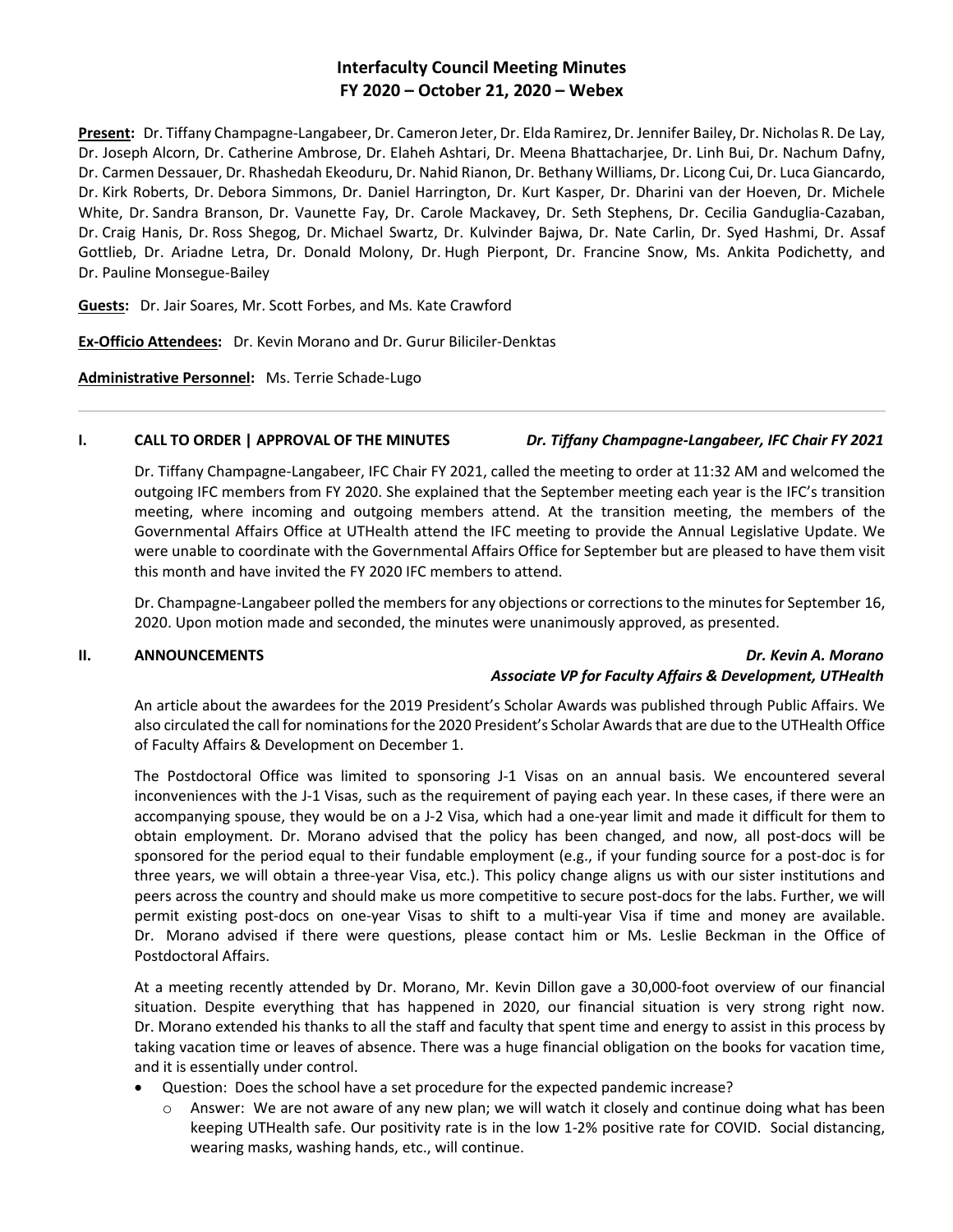### **III. NEW BUSINESS**

**Mental Health and COVID** *Dr. Jair Soares, Chair, Department of Psychiatry & Behavioral Sciences; and Executive Director, UTHealth HCPC, McGovern Medical School at UTHealth*

Dr. Champagne-Langabeer advised the membership that she invited Dr. Jair Soares to speak on mental health during this pandemic crisis.

Dr. Soares said that we are going through a very stressful time, and everyone hopes things will get back to what we all knew as normal soon. There is emerging data showing increased issues surrounding personal physical safety and that of family members, and concerns with the security of employment and personal financial situations. The data shows that depression and suicide rates are much higher in situations as described and socialized isolation situations. The question is, how to best cope with what we are going through? The answer is intuitive; however, it bears repeating. Self-care during times, such as the pandemic, becomes extremely important. Getting enough sleep is very important. Not treating anxiety by overindulging with alcohol is more important. Studies have proved that getting regular exercise impacts reducing stress, anxiety and decreases depression. There are tools that we can learn meditation techniques for relaxation, even on YouTube. When these basic self-care methods and techniques do not work, professional help should be sought. Our school has made it very easy to get the help needed. A flyer was provided and is made a part of these minutes. By calling 713-486-COVD, an appointment can be easily arranged with The Department of Psychiatry. This number is for anyone, inside or outside of the UTHealth community, to use.

## **Legislative Update** *Mr. Scott Forbes, VP, Governmental Affairs, UTHealth and Ms. Kate Crawford, Associate VP, Governmental Affairs, UTHealth*

UTHealth had a robust legislative program before the COVID-19 pandemic stripped it down to three things. Mr. Forbes covered one topic and advised that Ms. Crawford would take on our main Article II request, and he advised that they would tag team on the last one:

- 1. [Scott Forbes] We successfully created the Mission Specific Formula last session, generating about a \$13 million increase in state funding to UTHealth. It is labeled as a pilot study, so our big request for this session is to make it permanent, and hopefully, the Legislature will continue funding the formula increase generated. The funny thing about formulas in higher ed, unlike K-12 education, they are usually equal to how much the Legislature wants to spend on them.
- 2. [Kara Crawford] The next step to opening the \$125 million 264-bed facility is operational funding from the Legislature. When combined with HCPC, the 538 beds will make it by far the largest academic, mental health complex in the nation. Wes Stewart and his team saved enough money to add a fourth floor to the south tower to add more beds and treatment areas. It is expected to get the keys to the building in late 2021 and open for patients in early 2022. An exciting project that will add acute care capacity will have longer-term subacute beds (up to 60 days instead of 7 days for acute care) and ties with the Harris Center's new residential treatment center.

Our Requests:

- FY21 Supplemental of \$500,000 for recruitment of faculty in Summer
- For HCPC, asking to increase the per bed day rate to \$610 from \$530 actually to cover our costs, that is a \$4 million increase in appropriations per year, \$8 million biennium
- For the BSC, we'll have a rolling opening. For FY22, we ask for \$1.4 million for operational funding to start up and then ask for the same \$610 per bed day rate as HCPC. We will ask for about the same ratio of statefunded beds to third party beds as HCPC, the "HCPC model" (2/3 state, 1/3 third party Medicaid, Medicare, private insurance). HCPC has 182 state beds out of 274 beds, and the BSC is proposed to be 168 beds out of the 264 beds. We expect to be fully operational by the end of FY22 and are asking for \$14.2 million, plus the operational startup of \$1.4 million = \$15.6 million.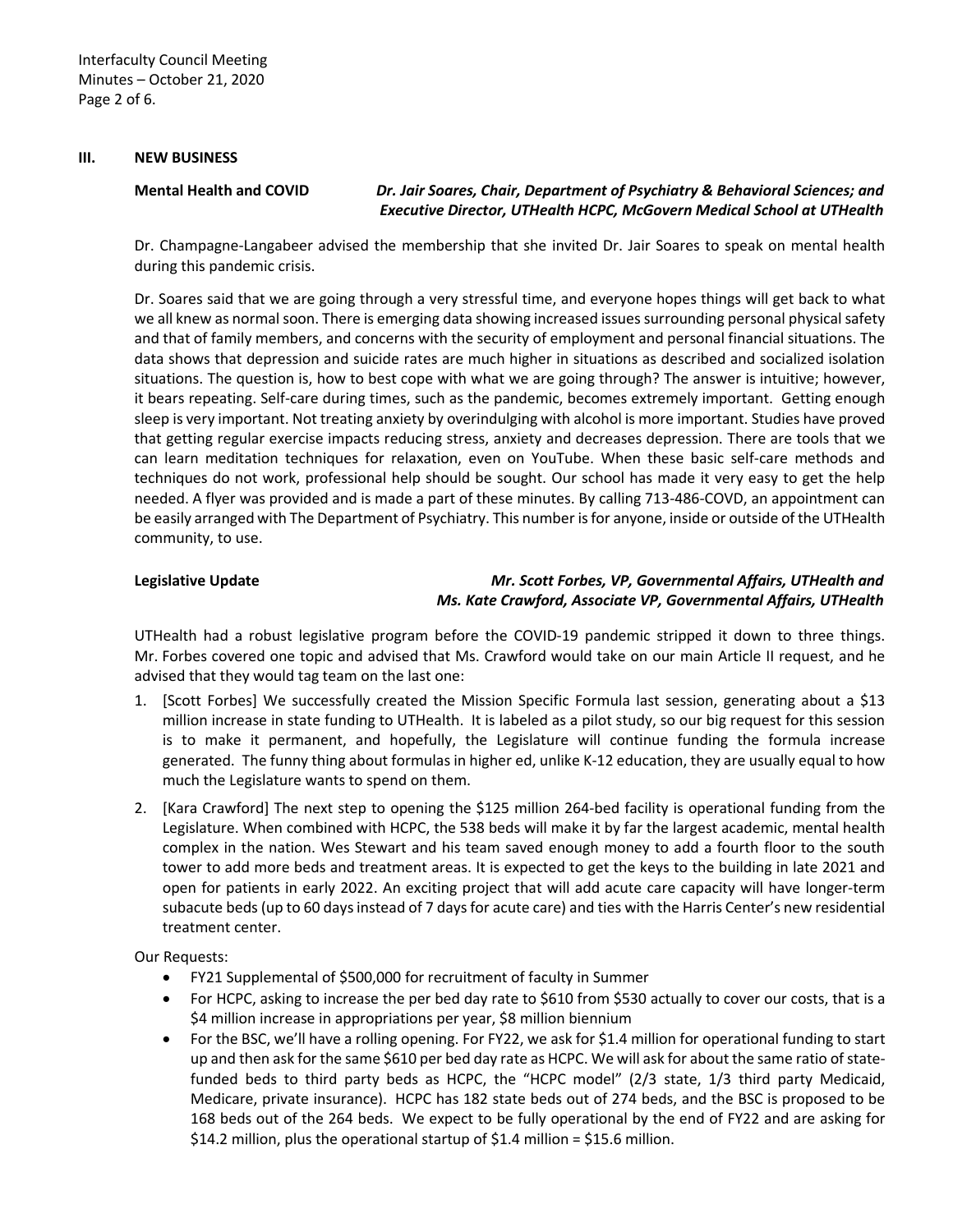- For FY23, the request for the 168 beds at BSC is \$37.4 million for the year.
- We are also asking for \$500,000 per year for accountability and outcomes reporting, essentially research to see if what we are doing is working after the state has invested so much into mental health—really looking for Houston to be nationally known for innovative solutions to mental health issues.
- Total ask to open the new building and fund HCPC during an economic crisis for both FY22-23, plus the FY21 supplemental \$134.6 million. That is a net increase of \$61.6 million.
- 3. Texas Epidemic Public Health Institute's (TEPHI) mission is to collaboratively prepare Texas better than any other state for the next public health threat by creating a Public Health Reserve based on a "National Guard" model for pandemic preparedness, including workforce and infrastructure preparedness, and an integrated research program on the long-term chronic health impacts of a pandemic, including the current COVID-19 pandemic.
	- Essentially, we get called up to assist the state and local health authorities who are in charge. We will have trained a workforce that can be mobilized, prepared labs, test sites, shelter plans, hospital plans, and importantly, have access to timely and accurate data to help decision making by leadership. This is a costeffective way to prepare without having sunk assets at DSHS. These people will have full-time jobs and train part-time for PHEs. Labs can convert but will have other uses during non-emergency times, etc.
	- Will involve all of UTHealth, all six campuses of SPH, DSHS, TDEM, local public health authorities, other academic institutions, nonprofits, etc. There is also a request for funding to study the current COVID pandemic chronic health conditions, Long COVID patients, that will further advance future epidemics preparations.
	- It could be a good use of the CARES Act if funding is loosened only slightly. No deficit hole filling but can use for prepping for the next pandemic. Right now, the CARES funding only applies to the current PHE and is limited to only certain emergency functions like testing, hospital expansion if ICUs fill up, etc. We are looking at funding from Article II (health funding), Article III (education), etc.

## **IV. UNFINISHED BUSINESS**

### **Campus Reports:**

### **Cizik School of Nursing** *Dr. Sandra Branson*

## **Announcements**

- Associate Professor Hyochol "Brian" Ahn, PhD, ANP-BC, has been named Assistant Dean for Research at Cizik School of Nursing at UTHealth effective October 16.
- Dr. Elda Ramirez was selected to represent Cizik School of Nursing at UTHealth on the American Association of Colleges of Nursing's (AACN's) Diversity, Equity, and Inclusion Group (DEIG).

## **Operations**

- The CSON continues to work in a hybrid model for the fall, with didactic courses primarily online with simulation and clinical placement in our acute care and community settings.
- The CSON continues to work on the Commission on Collegiate Nursing Education (CCNE) spring evaluation visit.

## **Grants**

• Dean Diane Santa Maria received a three-year \$731,783 award from the National Center for Complementary and Integrative Health (NCCIH) that will fund a pilot project to tailor and test a mindfulness-based intervention (MBI) designed for delivery to youth staying in homeless shelters.

## **Scholarships**

• Two operational scholarship funds have been created for doctoral students: The Joanne V. Hickey Scholarship for a DNP student focused on neurology and The Joan C Engebretson Scholarship for a doctoral student focused on qualitative research.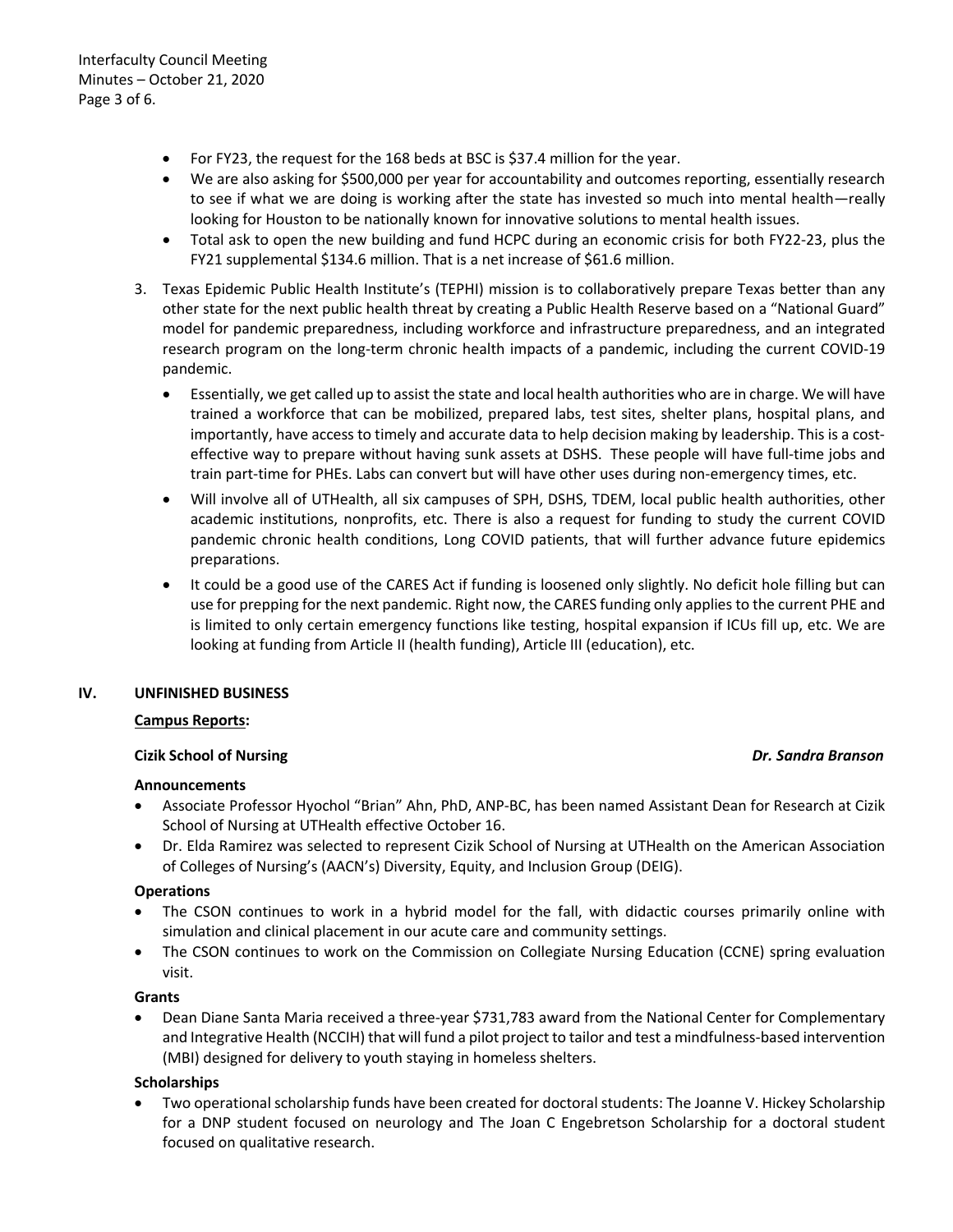### **Publications**

- Dr. "Brian" Ahn and colleagues published a [research study](https://onlinelibrary.wiley.com/doi/10.1111/jon.12782) on functional near-infrared spectroscopy to assess central brain responses in nonpharmacologic treatment trials of osteoarthritis in the *Journal of Neuroimaging*.
- Dr. Rebecca Helmreich and colleagues published a [systematic review and meta-analysis](https://nutritionj.biomedcentral.com/articles/10.1186/s12937-020-00609-w) on perceived stress and diet quality in women of reproductive age in the *Nutritional Journal.*
- Dr. Susan Ruppert and colleagues published an [article](https://journals.lww.com/jaanp/Abstract/2020/09000/The_value_of_faculty_during_student_on_site.6.aspx) outlining the rationale and procedures for conducting and documenting student visits that can be applied to recertification for the American Academy of Nurse Practitioners Certification in the *Journal of the American Association of Nurse Practitioners*.
- Dr. Jennifer Beauchamp and colleagues published [a research study](https://journals.lww.com/jnnonline/Abstract/9000/Caregiver_Burden_and_Associated_Factors_Among.99778.aspx) on caregiver burden and associated factors among informal caregivers of stroke survivors in the *Journal of Neuroscience Nursing.*
- Dr. Daphne Hernandez and colleagues published a [research study](https://jandonline.org/article/S2212-2672(20)31202-8/fulltext) on the bidirectional relationship between housing stability and food insecurity in the *Journal of the Academy of Nutrition and Dietetics.*

### **Graduate School of Biomedical Sciences** *Dr. Nicholas De Lay*

### **Diversity and Inclusion**

- GSBS will participate in an NIH study in Culturally Aware Mentoring beginning in January. They will need 25 faculty to participate in the study. Additional details will be sent out to GSBS Faculty soon.
- During graduate student recruitment, GSBS will be targeting schools that have a minority focus. GSBS has developed a faculty and student ambassador program to assist in this.

### **GSBS Leadership**

- Since GSBS Co-Dean Dr. Michelle Barton left, the leadership of UTHealth and MD Anderson have decided to have only a single dean head GSBS, Dr. Michael Blackburn.
- To partially fill the vacuum caused by the departure of Dr. Barton, Dr. Bill Mattox was promoted to Senior Associate Dean of Graduate Education to take over some of Dr. Barton's roles, providing a voice for GSBS and its students at MD-Anderson and attending many of the committees that Dr. Barton participated in.

### **Covid-19**

- Graduate students continue to have difficulties commuting to campus due to concerns about taking public transportation and the limitations and cost of parking.
- This is an issue that GSBS leadership is continuing to examine and is looking for creative solutions. GSBS lacks the resources to provide free or heavily subsidized parking for students. So, alternative solutions will need to be found.
- GSBS has sent out an email providing students with additional information on parking and off-peak parking [\(https://files.constantcontact.com/0bec6f59201/8f9f9028-7a92-4bd4-8984-cee4f387e425.pdf\)](https://files.constantcontact.com/0bec6f59201/8f9f9028-7a92-4bd4-8984-cee4f387e425.pdf) and escorts to vehicles at night [\(https://www.utph.org/index/campus-safety\)](https://www.utph.org/index/campus-safety).

### **McGovern Medical School** *Dr. Catherine Ambrose*

- Four faculty received the 2019 President's Scholar Awards. Although an in-person celebration was not possible, they deserve as much virtual acknowledgment as possible.
	- o Bela Patel, MD (for clinical service)
	- o Belinda Reininger, DrPH (for teaching)
	- o Patricia Butler, MD (for teaching)
	- o Maureen Mayes, MD, MPH (for research)
- The McGovern Faculty Senate has created a task force to work with Dr. Morano to develop a faculty mentoring program. This will be based on the work done by the IFC Faculty Status, Rights, and Responsibilities Committee last year. The MMS Faculty Senate committee is led by Nahid Rianon, MD.
- At our September meeting:
	- o Dr. Luis Ostrosky gave an update on Covid-19.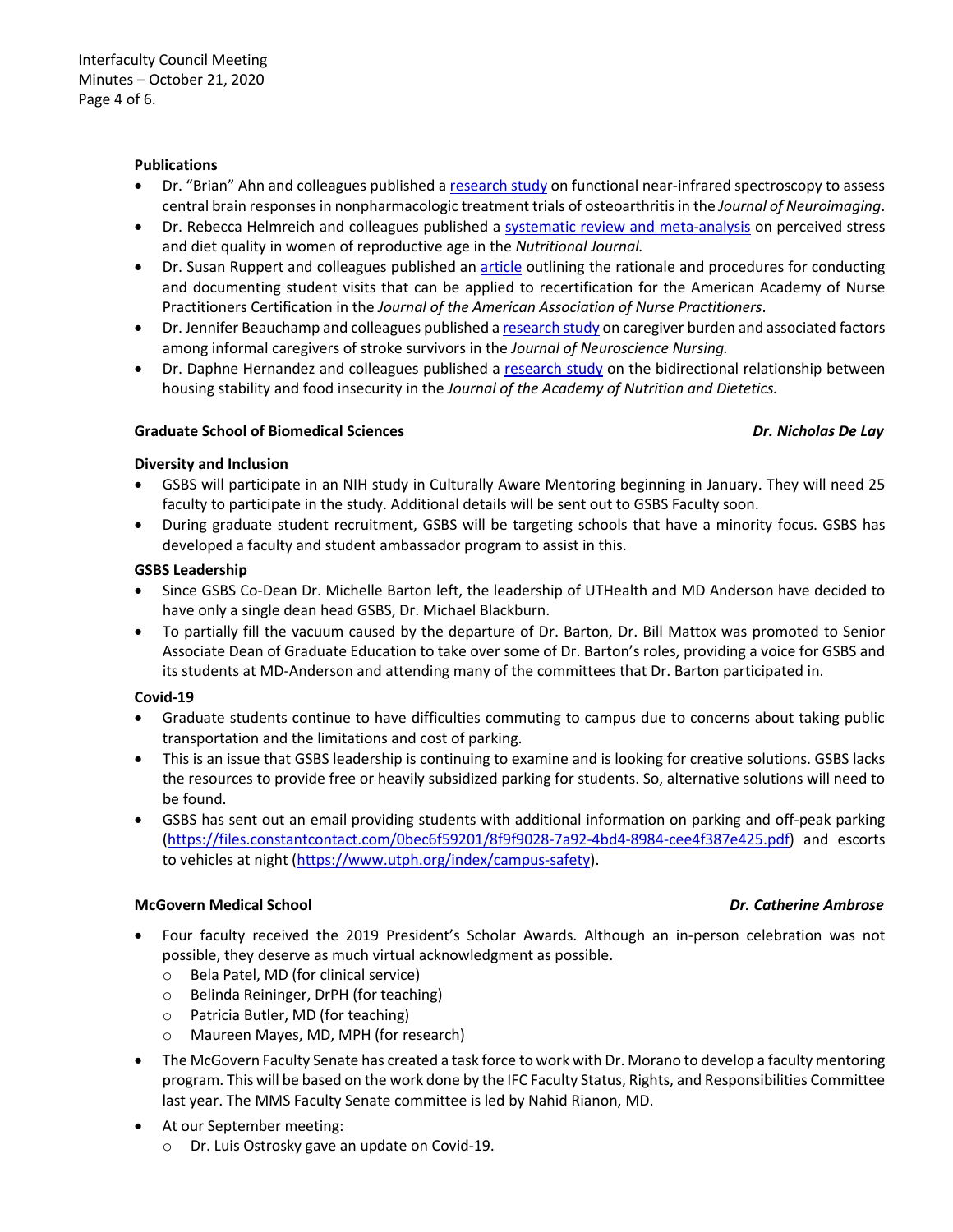- o The Student Committee on Professionalism and Ethics (SCoPE) presented their compiled definition of ethics based on the values of Respect, Integrity, Compassion, Collaboration, and Self-Improvement and asked for feedback from the faculty.
- o Dr. Mark Hormann and Len Cleary presented an update on the impacts of Covid-19 on medical student clinical and didactic training.
- $\circ$  In honor of Women in Medicine month, the Women Faculty Forum presented an overview of the past and planned activities.

## **School of Biomedical Informatics (SBMI):** *Dr. Kirk Roberts*

- SBMI held its annual PASS (Planning for Academic Success at SBMI) Day on September 25. PASS Day aims to prepare new SBMI students for completing their degree at SBMI, which is important due to the number of SBMI students from non-traditional educational pathways. The event features talks from faculty, current and former students, and a virtual mixer.
- An SBMI student team won an automatic healthcare fraud detection competition run by MITRE. The team (SBMIners) was advised by SBMI faculty Susan Fenton, Xiaoqian Jiang, and Kirk Roberts. This is the second fraud competition run by MITRE; SBMI students have won both. The competition was held this summer. The students will be presenting their submission to the National Health Care Anti-Fraud Association this month.
- SBMI has wrapped up its COVID-19 Datathon, which featured two rounds and 12 teams participating. The Datathon was sponsored by SBMI, Rice, and the Gulf Coast Consortia. Plans are already underway for the next Virtual DATATHON to be held later this fall.

## **School of Dentistry** *Dr. Michele White*

- In-person (utilizing social distancing) didactic exams were given on 10/19/2020
- UTSD Research Showcase (Virtual) 10/20/2020.
- Working towards Phase 5 reopening for UTSD pre-doctoral clinics, possibly November 2020 (includes all dental chairs rather than half).
- Planning Faculty and Staff Relations Council Assembly (with in-person and Webex options)

## **School of Public Health** *Dr. Ross Shegog*

## **Faculty Council continuing and new items:**

- Positioning for population health initiatives
- Statistical software review for student training.
- AAR and Peer Review updates (submission is complete, and peer-review is underway).
- Faculty mentoring occurs formally across departments (this year's AAR represents the first school-wide reporting on this). The next phase is enhancing the resilience guide for onboarding and steps for success for new and junior faculty and consumer-facing acknowledgment of mentoring on the UTSPH website.
- Review of faculty retention.

## **Upcoming public health campus events:**

- [Advancing Excellence in Transgender Health: A course for the Whole Care Team](https://urldefense.proofpoint.com/v2/url?u=http-3A__r20.rs6.net_tn.jsp-3Ff-3D001yBiL4otCYZnrE1AAMe9A6-5Fh1FnkGOIItBfKi77iTiEr3qq1Jut9qCqXVvLZfXM-2DkufWmH16VVPAVMQ8moME-2DjxK9gg92oIdXp9GJtCe9PzhGcayeHII0-5F9u53VKCQZyvxscG-2DrKDuO2BRPLE7ttjT9Mx0cF6NQW6sRtIBz32PXfKBc7EQEYZ9YrNIr3AKnBa5UdnpXNT5m-2DdJrKNvbpOIcLoGObxFH2PA7yfZxBJ2yiPTODVdHDOpmi8my16PIzPBn7cd8Eq5aaphfoGE-5FScxZm0ikAgtn-2DqzMK1Ev-5FiwicwWInWoZnD9YymHXd7WsiVGbceTt-5FskHtweA0wvq-2DcFyChqmyylmof1Zk2riMjODfTrwp6pXWUSCQBxY9zwcGJOubXXNRQvM1tiW2jfW-2DmEErc7n-5F9qoObiLYqMBLeQzpWEDDGSmgWoLRWfD4v-5FKHe-26c-3DbG2qkgQnfx1FWpjIQqxSCdaEtJQMIfW3oaZBh-2Dnwq5dS507iNgQknA-3D-3D-26ch-3DFvFlPlx2SSfiIacXtmei1zKIdeKtJpmcclPigZ1168wfS0UU-2Du7yOw-3D-3D&d=DwMFaQ&c=bKRySV-ouEg_AT-w2QWsTdd9X__KYh9Eq2fdmQDVZgw&r=-7rCiWMsLux4m3QAsFQFsuWBrDjZtYd0GMgYB4caM1c&m=3ibdtaOwQJSijFi2NeHNb36UUMvbaZDnohtVqxLWmTc&s=FSTIwDbreAhX5ytLPyczCy2te_ZEmKABk_rOr3Nlv98&e=) (Oct. 16-19).
- [Harris Country Public Health -](https://urldefense.proofpoint.com/v2/url?u=http-3A__r20.rs6.net_tn.jsp-3Ff-3D001yBiL4otCYZnrE1AAMe9A6-5Fh1FnkGOIItBfKi77iTiEr3qq1Jut9qCv-2DN3KqU3k-2D7bt6VGJ7v6vqEpWGZ-5Fcg-5F5UA2OMJfjK2yDxJOR1hUk8eiyHQYnK6XgQyNvJqN0N2sGlm-5FAXbdw24g7g8Gp7mx-2D0A8hAuvTzuYhYDudyCutR-5F-2DzNDhZlDzDhUZAbQcZEJyIE7ia7qssNCDBS3Nb2psjBE9DEpNuRsRYkLNhrK-2DGYdgCo0Ytfbz-5FA-3D-3D-26c-3DbG2qkgQnfx1FWpjIQqxSCdaEtJQMIfW3oaZBh-2Dnwq5dS507iNgQknA-3D-3D-26ch-3DFvFlPlx2SSfiIacXtmei1zKIdeKtJpmcclPigZ1168wfS0UU-2Du7yOw-3D-3D&d=DwMFaQ&c=bKRySV-ouEg_AT-w2QWsTdd9X__KYh9Eq2fdmQDVZgw&r=-7rCiWMsLux4m3QAsFQFsuWBrDjZtYd0GMgYB4caM1c&m=3ibdtaOwQJSijFi2NeHNb36UUMvbaZDnohtVqxLWmTc&s=-pMZ1BdqJ1A24wVpYtRAPyE7f7xc5325BHc0yJUGINg&e=) One Health Conference (Oct. 20 & 22).
- Environmental Occupational Health Sciences [\(EOHS\) Research Seminar](https://urldefense.proofpoint.com/v2/url?u=http-3A__r20.rs6.net_tn.jsp-3Ff-3D001yBiL4otCYZnrE1AAMe9A6-5Fh1FnkGOIItBfKi77iTiEr3qq1Jut9qCv-2DN3KqU3k-2D73ptrzZK98mbmSZ1hTFkS7Ix3kUMdsF3AtWjutEBVfzfXi-2D3Ru3uFT0Vofggh7SgxDXr-2DU9bFGLCFqUurAsLgzfvW0D9u6HWA7gF6p5L6QEWpBn4WiAj0HUYR2PkPMMehuJ9oPh23nEurDGcaxbyDflq87Ej7I96HELAME1gm3Pg-3D-26c-3DbG2qkgQnfx1FWpjIQqxSCdaEtJQMIfW3oaZBh-2Dnwq5dS507iNgQknA-3D-3D-26ch-3DFvFlPlx2SSfiIacXtmei1zKIdeKtJpmcclPigZ1168wfS0UU-2Du7yOw-3D-3D&d=DwMFaQ&c=bKRySV-ouEg_AT-w2QWsTdd9X__KYh9Eq2fdmQDVZgw&r=-7rCiWMsLux4m3QAsFQFsuWBrDjZtYd0GMgYB4caM1c&m=3ibdtaOwQJSijFi2NeHNb36UUMvbaZDnohtVqxLWmTc&s=9GJkDHKMqacm5_tUHBwzG37rLUtKIM2XrAvnjzt5_-Y&e=) (Oct. 23).
- [10 Annual Postdoc Science Symposium at MD Anderson](https://urldefense.proofpoint.com/v2/url?u=http-3A__r20.rs6.net_tn.jsp-3Ff-3D001yBiL4otCYZnrE1AAMe9A6-5Fh1FnkGOIItBfKi77iTiEr3qq1Jut9qCqXVvLZfXM-2DkGaafuIAhk290Q5PYWbhgv-2DRJnQk7XyCf111g-2DoRRllnwHEaFRH8wc-5FB0y8FjatwS-2DG2Gy0Ah5Hia0AzwcQZeZx0Qg1-5F7aLXZ3-2Dc7knAk-2DwBifBmWS37CZKPeeGRjrklWD7YNbPmiZiHziPHUL9iDWfpnNTFwLP5ro54U2vie7Ws-3D-26c-3DbG2qkgQnfx1FWpjIQqxSCdaEtJQMIfW3oaZBh-2Dnwq5dS507iNgQknA-3D-3D-26ch-3DFvFlPlx2SSfiIacXtmei1zKIdeKtJpmcclPigZ1168wfS0UU-2Du7yOw-3D-3D&d=DwMFaQ&c=bKRySV-ouEg_AT-w2QWsTdd9X__KYh9Eq2fdmQDVZgw&r=-7rCiWMsLux4m3QAsFQFsuWBrDjZtYd0GMgYB4caM1c&m=3ibdtaOwQJSijFi2NeHNb36UUMvbaZDnohtVqxLWmTc&s=bK8ATr_XsDWpVHVZN8fEZOG7hMUerW4anJSlDgGqDYM&e=) (Oct. 27-29).
- [Asian American Pacific Islander Health Summit](https://urldefense.proofpoint.com/v2/url?u=http-3A__r20.rs6.net_tn.jsp-3Ff-3D001yBiL4otCYZnrE1AAMe9A6-5Fh1FnkGOIItBfKi77iTiEr3qq1Jut9qCh1fMeMUuSeyRAi5te5o9Oj91dTuAdjun63PcjvAxxQ8u28fikNvZt-2DaxRKg4jkvONetmtYMfMAALhlUWEcCScPlrjf4C4YOvl61RVgkNRiM-5Fr5LCGYjy-5FVlaxbk87NfwU7KWb1-5FUATkletO35VFSICFI8oUmFyOkOHruIbPi7LBy660qBtMits-3D-26c-3DbG2qkgQnfx1FWpjIQqxSCdaEtJQMIfW3oaZBh-2Dnwq5dS507iNgQknA-3D-3D-26ch-3DFvFlPlx2SSfiIacXtmei1zKIdeKtJpmcclPigZ1168wfS0UU-2Du7yOw-3D-3D&d=DwMFaQ&c=bKRySV-ouEg_AT-w2QWsTdd9X__KYh9Eq2fdmQDVZgw&r=-7rCiWMsLux4m3QAsFQFsuWBrDjZtYd0GMgYB4caM1c&m=3ibdtaOwQJSijFi2NeHNb36UUMvbaZDnohtVqxLWmTc&s=O5wncO-J9XpIYaFdQOn7Ktt8yNWb3e2Rb29a41GuaLM&e=) (Oct. 29-30).
- [UTMB's Fourth Annual Conference on Migration and Health](https://urldefense.proofpoint.com/v2/url?u=http-3A__r20.rs6.net_tn.jsp-3Ff-3D001yBiL4otCYZnrE1AAMe9A6-5Fh1FnkGOIItBfKi77iTiEr3qq1Jut9qCqXVvLZfXM-2DkbUdL8A71686mQiXxs2FDZQIIFKFOsrHAElrVDw4tIQ-5FLGXlJBV08-5FiRYExpdkAzm5-2D24Stfk7-2D0yHlAE4EG7Nw-3D-3D-26c-3DbG2qkgQnfx1FWpjIQqxSCdaEtJQMIfW3oaZBh-2Dnwq5dS507iNgQknA-3D-3D-26ch-3DFvFlPlx2SSfiIacXtmei1zKIdeKtJpmcclPigZ1168wfS0UU-2Du7yOw-3D-3D&d=DwMFaQ&c=bKRySV-ouEg_AT-w2QWsTdd9X__KYh9Eq2fdmQDVZgw&r=-7rCiWMsLux4m3QAsFQFsuWBrDjZtYd0GMgYB4caM1c&m=3ibdtaOwQJSijFi2NeHNb36UUMvbaZDnohtVqxLWmTc&s=I54rSV-dsB0_oCNi6SU3o16WT1ACk7JIrM5QRi4Raf0&e=) (Nov. 16-20).

## **Media exposure (selected):**

• Katelyn Jetelina, PhD, was interviewed b[y](http://r20.rs6.net/tn.jsp?f=001yBiL4otCYZnrE1AAMe9A6_h1FnkGOIItBfKi77iTiEr3qq1Jut9qCv-N3KqU3k-79M0cdCCkgYSzYW0em-GzutnsVv_EF4_vw7ybS5OAyxoGQlqd_L6M5xFoVMkSHtv8PL8fgnvvLSSO0hhKu9_xfxCL1cIjOc8Mi6SN6j3C4VNnNMFVNkcYLpOFp7HQNSokcV3duSZIQ4zAJt1GwmW2qQBNHAkSNH124NxLG1P6Swsio1oKozIxRo7DVeijZJfzyCyuSj6qOFnQwGK9EFrT6EI6zTTIL31euF6rFfUCi4PmykWVJUcNjulrHcsCF7yzp_AbabrWEhiodutFdVVpuF6t40r5_eysMnpxYirQNLrP_LlrRVsRtUVS0UNaImZY-UW4k8O6MxA3JntV58lwSD_mPS3VX5JF4waLhcdSlqGhYQSX2SvWw1xvNnDe7WjY9G2hApeem06V_U1G4A2xUOdXmYWC23OkYEMINq-HJ_-5BBWjiRkGgZbDhN8y_w2w89ynNxJE03D7193c8jLhcs1Wt_paKsY29PH34IrSo6n3y2DaoE93RVGnBqQSzVeY-WdzC31JNE8dNybZ8-2lwHOjY2N4aZM9rkwrJ_MvpSeYoa-2RoZTTBSGZbfoFAtB3nUn2aw5M-yDbPL2Ryug1p2_swh4uNi3PopgmNMnd1HtOrtse7HfBiNSwecY3UClUR4kjbwoQKFIuiq5fTIGwMKmoP8kMOz23WXlwH2w20xi5-g78KT79KaOFJryuQ9VO0p4iEix2zM2S5U9kf5LsJ9qp0zvxxTzL9MO8SZGlExkphimnULttVIw_kcWnXG4NSyDb9Sr1qeuzCrl7HfRVqJ3D3G0tUDc_0WbSL0Iqb8e5m8U4-gpQOx_j4DS1Nei3zrzwBIIBGL4QC2wCz4VGY9OZM2uaz7VIufo9i9HCw08ybDbvUyDUIv1ZTXiBx-e&c=bG2qkgQnfx1FWpjIQqxSCdaEtJQMIfW3oaZBh-nwq5dS507iNgQknA==&ch=FvFlPlx2SSfiIacXtmei1zKIdeKtJpmcclPigZ1168wfS0UU-u7yOw==)